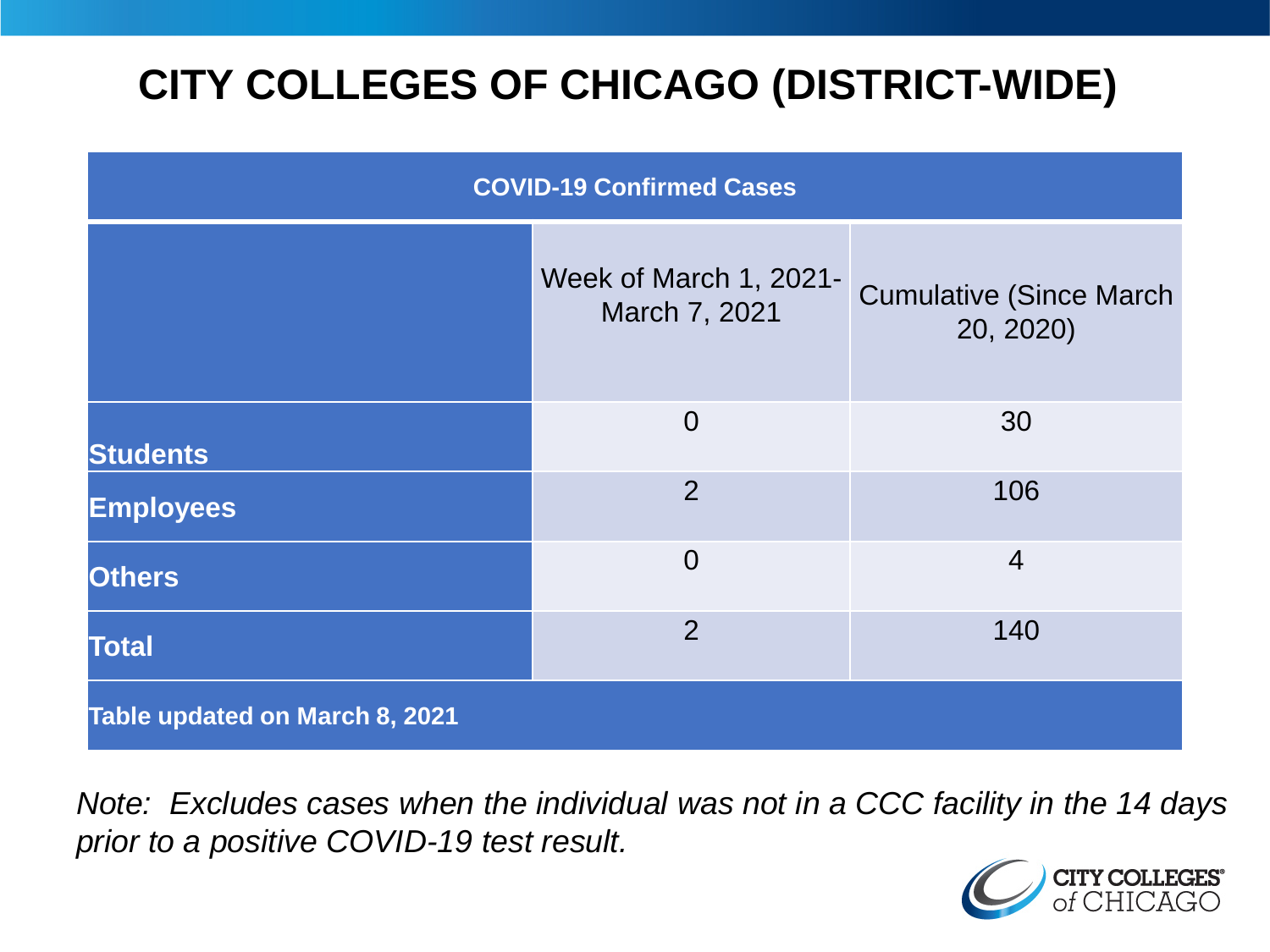### **DALEY COLLEGE**

| <b>COVID-19 Confirmed Cases</b> |                |                                                              |
|---------------------------------|----------------|--------------------------------------------------------------|
|                                 | March 7, 2021  | Week of March 1, 2021 - Cumulative (Since March<br>20, 2020) |
| <b>Students</b>                 | $\overline{0}$ | $\overline{0}$                                               |
| <b>Employees</b>                | $\overline{0}$ | 15                                                           |
| <b>Others</b>                   | $\overline{0}$ | $\overline{0}$                                               |
| <b>Total</b>                    | $\overline{0}$ | 15                                                           |
| Table updated on March 8, 2021  |                |                                                              |

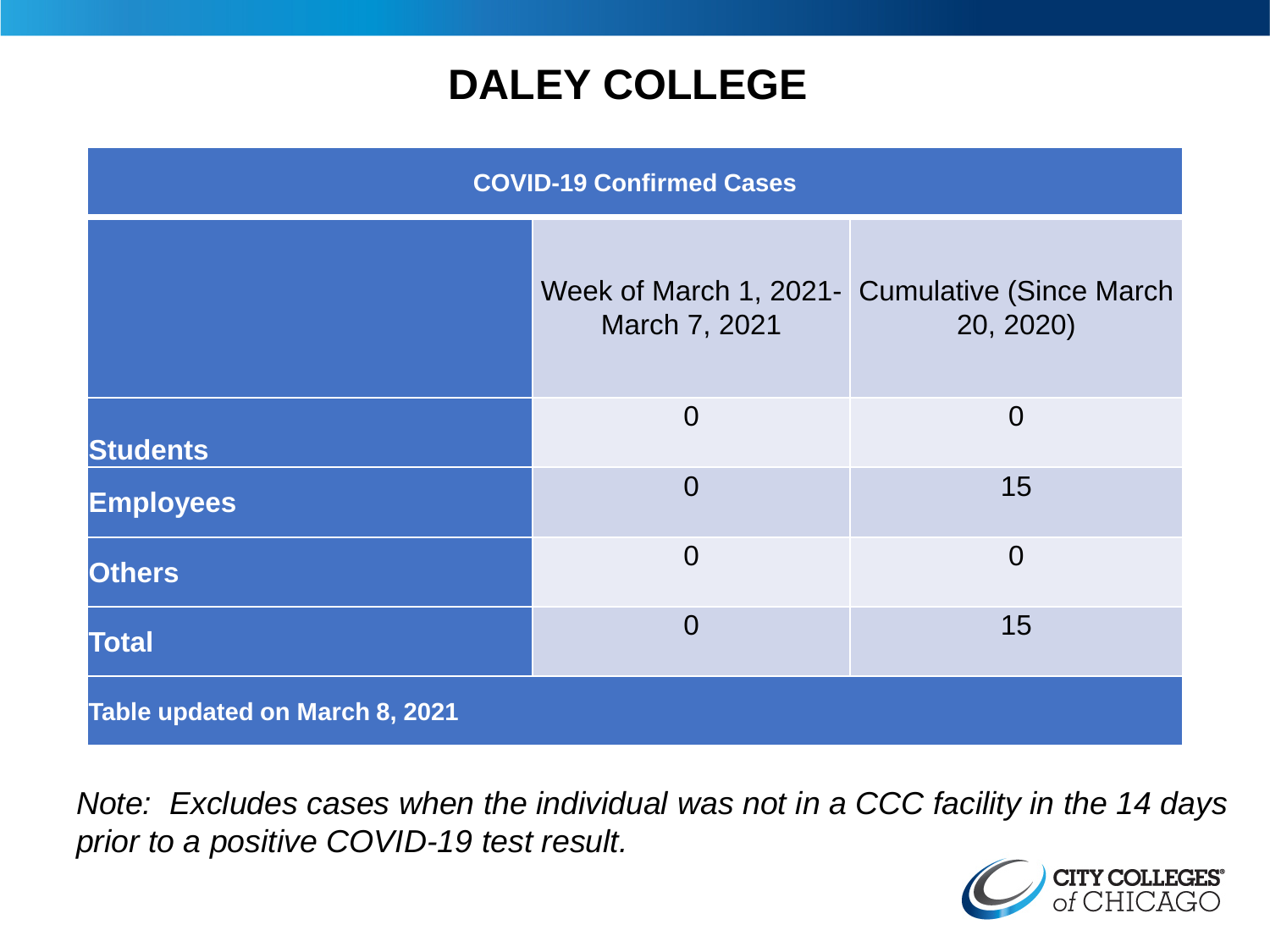### **HAROLD WASHINGTON COLLEGE**

| <b>COVID-19 Confirmed Cases</b> |                |                                                              |
|---------------------------------|----------------|--------------------------------------------------------------|
|                                 | March 7, 2021  | Week of March 1, 2021 - Cumulative (Since March<br>20, 2020) |
| <b>Students</b>                 | $\overline{0}$ | $5\overline{)}$                                              |
| <b>Employees</b>                | $\Omega$       | 8                                                            |
| <b>Others</b>                   | $\overline{0}$ | 1                                                            |
| <b>Total</b>                    | $\Omega$       | 14                                                           |
| Table updated on March 8, 2021  |                |                                                              |

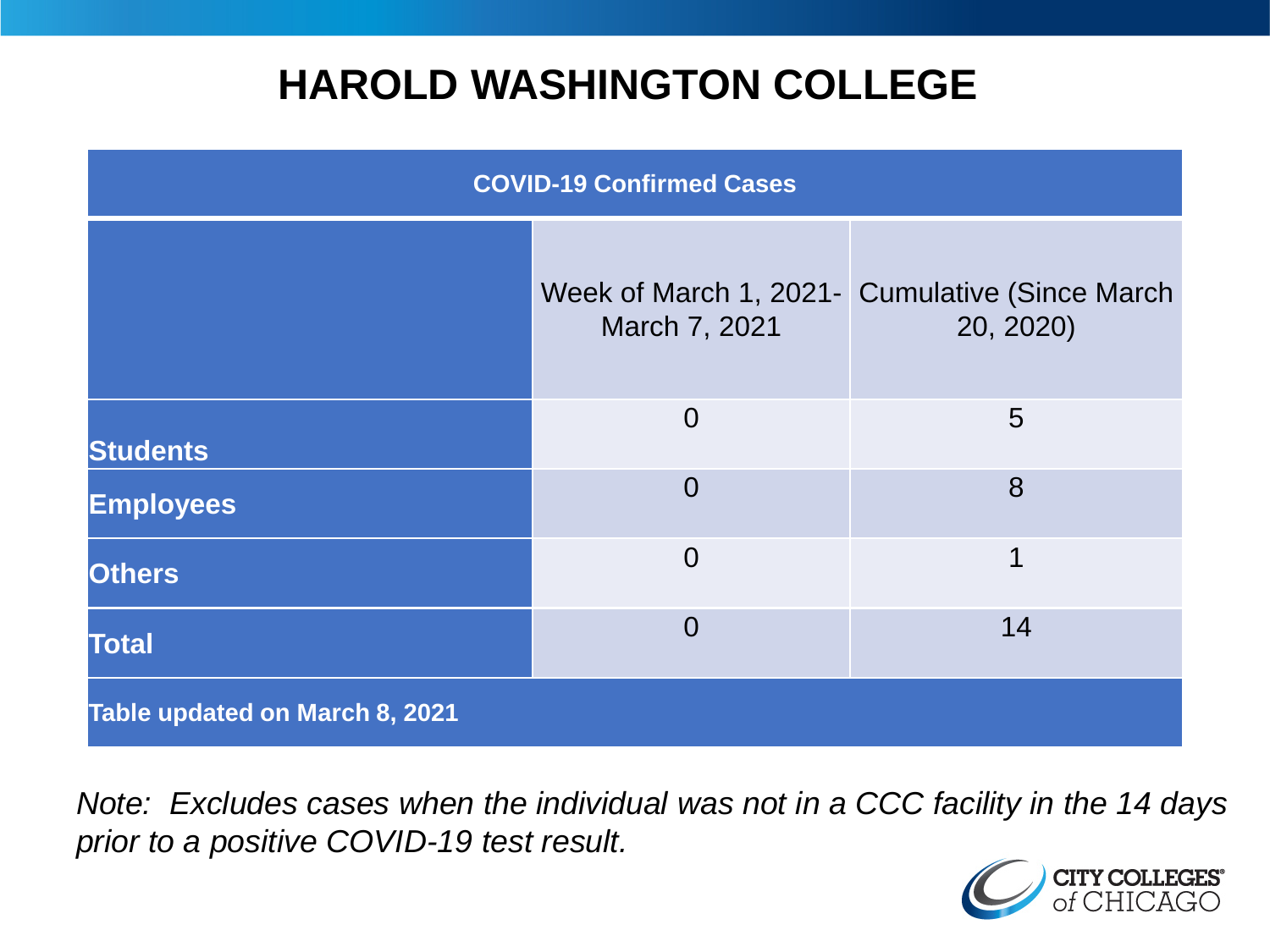### **KENNEDY-KING COLLEGE**

| <b>COVID-19 Confirmed Cases</b> |                |                                                             |
|---------------------------------|----------------|-------------------------------------------------------------|
|                                 | March 7, 2021  | Week of March 1, 2021- Cumulative (Since March<br>20, 2020) |
| <b>Students</b>                 | $\overline{0}$ | 6                                                           |
| <b>Employees</b>                | $\overline{0}$ | 15                                                          |
| <b>Others</b>                   | $\overline{0}$ | $\overline{0}$                                              |
| <b>Total</b>                    | $\overline{0}$ | 21                                                          |
| Table updated on March 8, 2021  |                |                                                             |

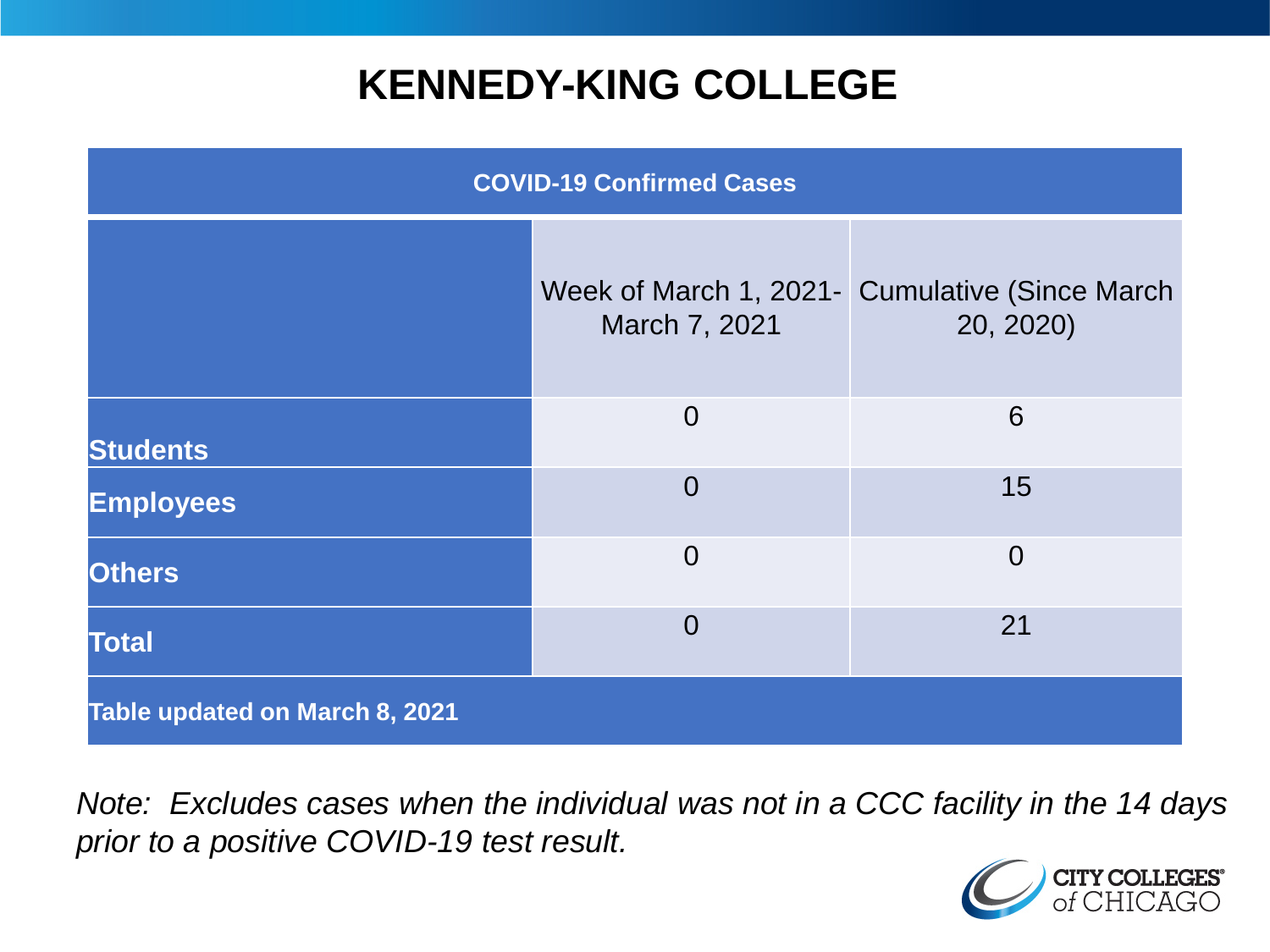## **MALCOLM X COLLEGE**

| <b>COVID-19 Confirmed Cases</b> |                |                                                              |
|---------------------------------|----------------|--------------------------------------------------------------|
|                                 | March 7, 2021  | Week of March 1, 2021 - Cumulative (Since March<br>20, 2020) |
| <b>Students</b>                 | $\overline{0}$ | 16                                                           |
| <b>Employees</b>                | 1              | 22                                                           |
| <b>Others</b>                   | $\overline{0}$ | 1                                                            |
| <b>Total</b>                    | 1              | 39                                                           |
| Table updated on March 8, 2021  |                |                                                              |

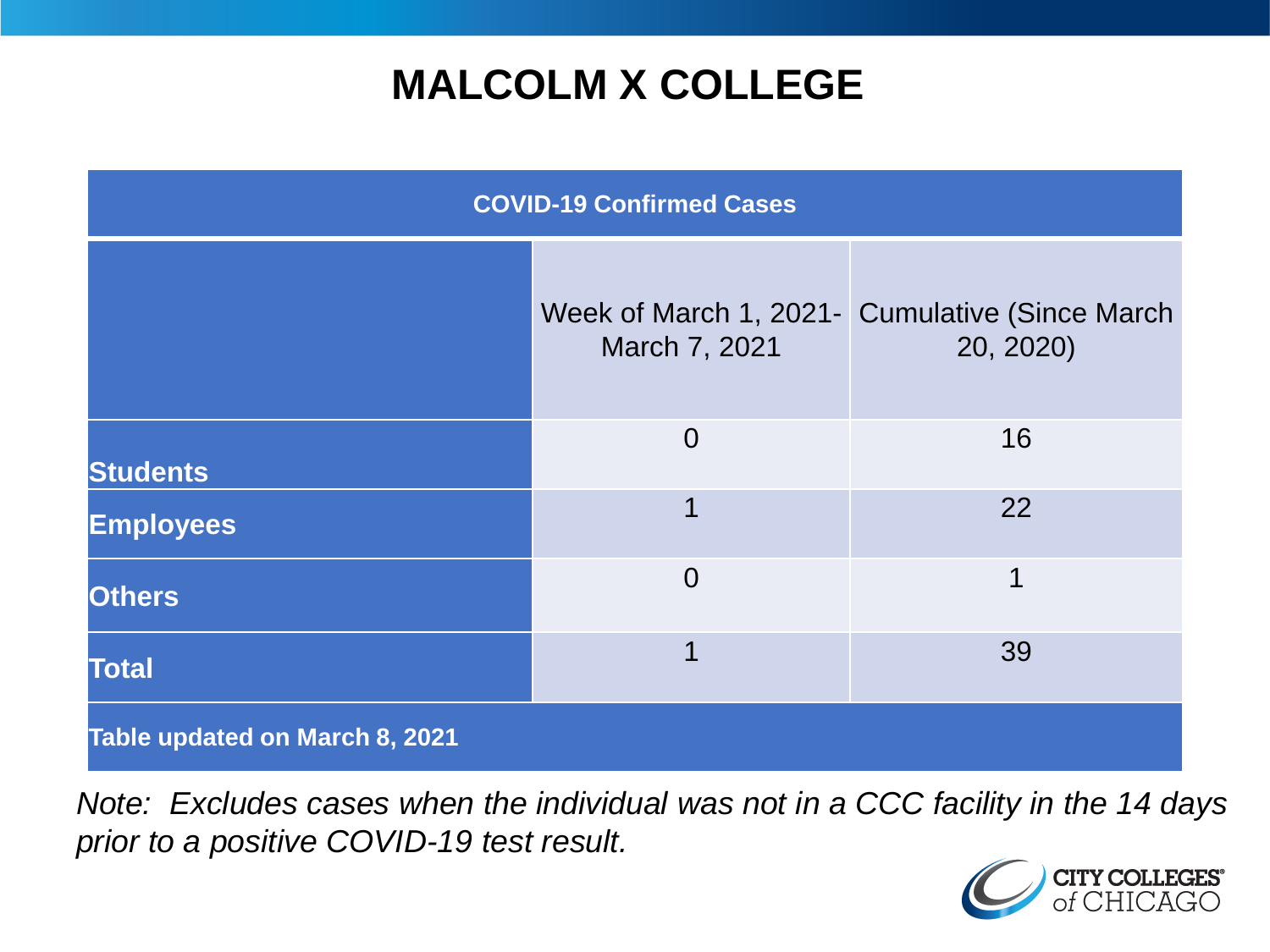# **OLIVE-HARVEY COLLEGE**

| <b>COVID-19 Confirmed Cases</b>       |                |                                                             |
|---------------------------------------|----------------|-------------------------------------------------------------|
|                                       | March 7, 2021  | Week of March 1, 2021- Cumulative (Since March<br>20, 2020) |
| <b>Students</b>                       | $\overline{0}$ | 1                                                           |
| <b>Employees</b>                      | 1              | 18                                                          |
| <b>Others</b>                         | $\Omega$       | $\Omega$                                                    |
| <b>Total</b>                          |                | 19                                                          |
| <b>Table updated on March 8, 2021</b> |                |                                                             |

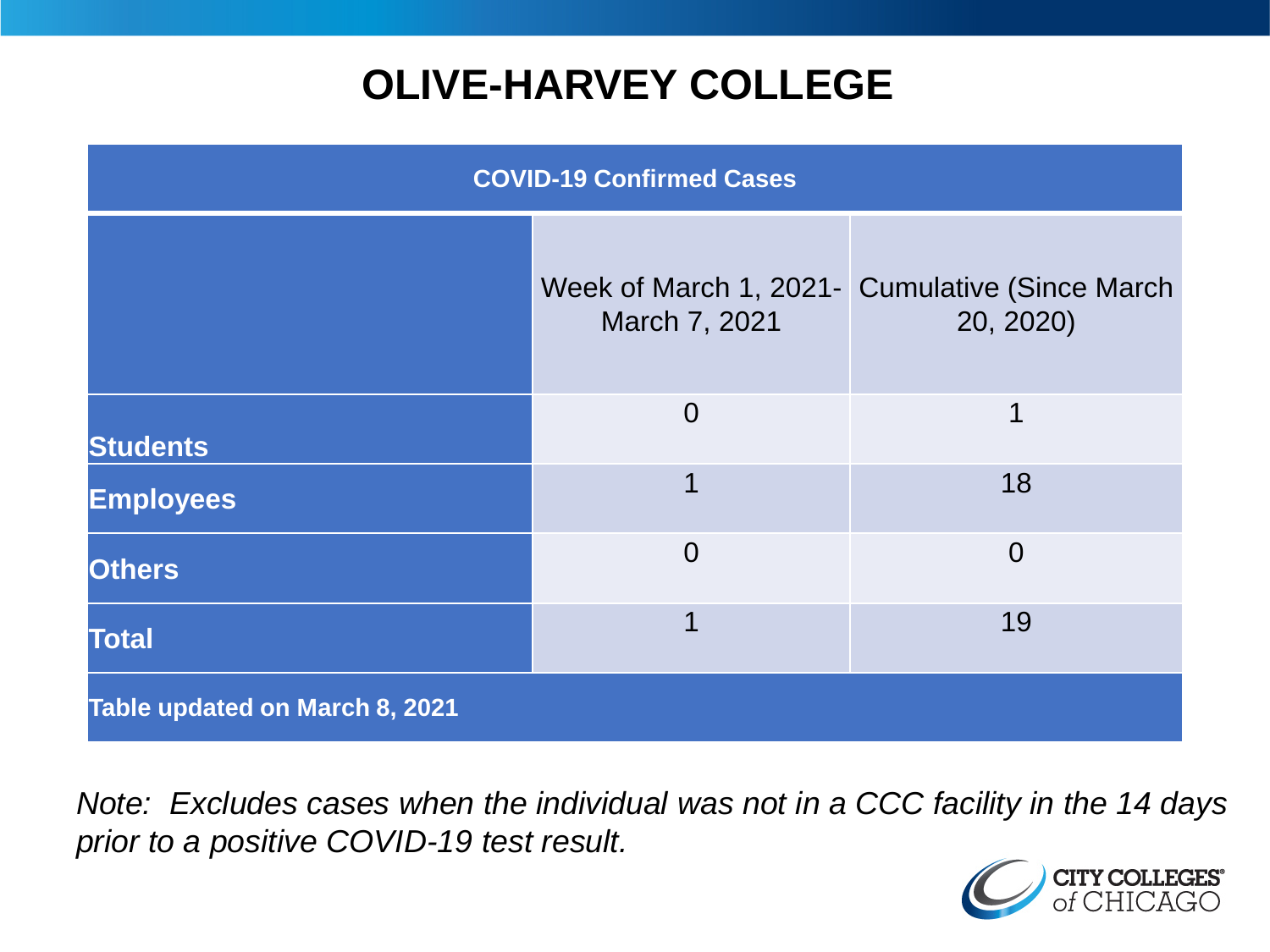### **TRUMAN COLLEGE**

| <b>COVID-19 Confirmed Cases</b> |                |                                                             |
|---------------------------------|----------------|-------------------------------------------------------------|
|                                 | March 7, 2021  | Week of March 1, 2021- Cumulative (Since March<br>20, 2020) |
| <b>Students</b>                 | $\overline{0}$ | 1                                                           |
| <b>Employees</b>                | $\overline{0}$ | 18                                                          |
| <b>Others</b>                   | $\overline{0}$ | $\overline{0}$                                              |
| <b>Total</b>                    | $\overline{0}$ | 19                                                          |
| Table updated on March 8, 2021  |                |                                                             |

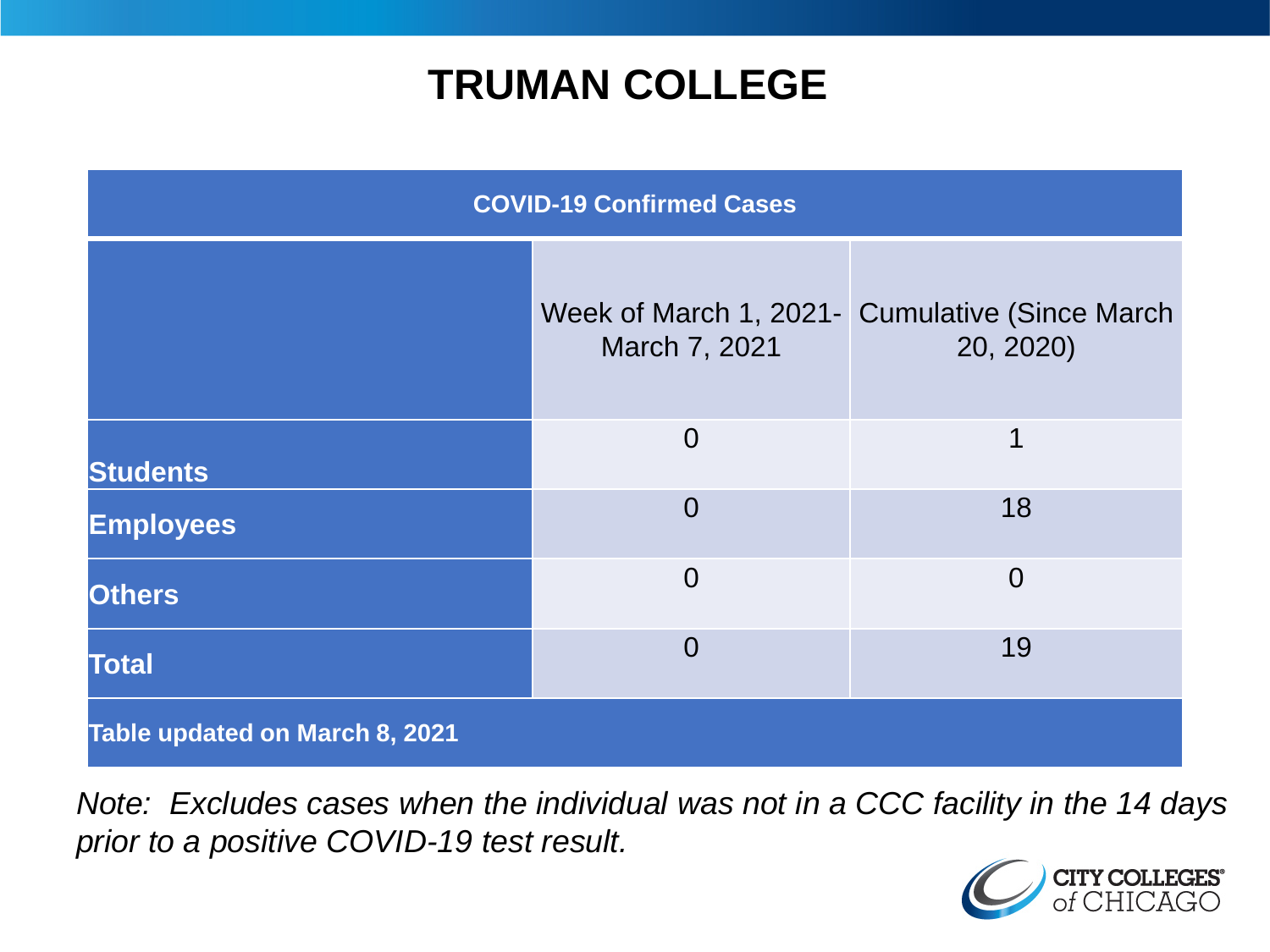### **WRIGHT COLLEGE**

| <b>COVID-19 Confirmed Cases</b> |                |                                                             |
|---------------------------------|----------------|-------------------------------------------------------------|
|                                 | March 7, 2021  | Week of March 1, 2021- Cumulative (Since March<br>20, 2020) |
| <b>Students</b>                 | $\overline{0}$ | 1                                                           |
| <b>Employees</b>                | $\overline{0}$ | 10                                                          |
| <b>Others</b>                   | $\overline{0}$ | $\overline{0}$                                              |
| <b>Total</b>                    | $\overline{0}$ | 11                                                          |
| Table updated on March 8, 2021  |                |                                                             |